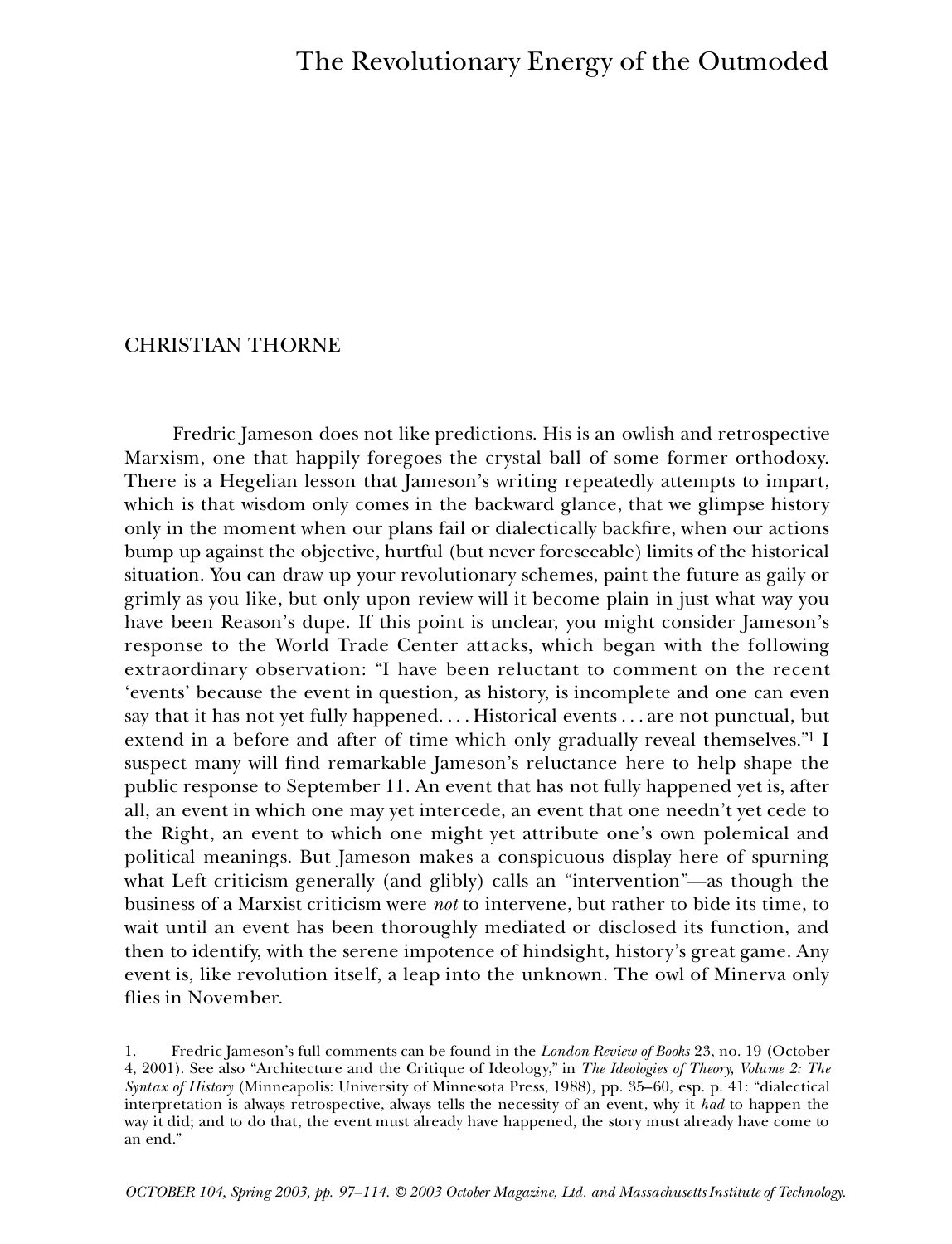One might wonder, then, how Jameson feels about his own writing, which has been so accidentally and accurately predictive. How does he feel, for instance, about his landmark postmodernism essay, the one that sometimes goes by the name "Postmodernism and Consumer Society"?2 That article so neatly anticipated U.S. popular culture in the 1990s that it is hard to shake the feeling that a whole generation of artists—writers, musicians, filmmakers above all must have mistaken it for a manifesto. ("Pastiche—check. Death of the subject—you bet. Depthlessness and disorientation—where do I sign up?") As ridiculous as it may sound, the essay, first published in 1983, now reads like an exercise in cultural embryology, discerning the first, fetal traces of an aesthetic mode that would become fully evident only in the years that followed. One wonders, too, if young readers encountering the article for the first time now don't therefore underestimate its savvy. One wonders if they don't find it rather trite, since a sharp-eyed exegesis of *Body Heat* (1981) is really just a workaday description of *L.A. Confidential* (1997)—a script treatment.

We can be more precise: What have seemed so strangely prophetic about Jameson's postmodernism argument are, oddly enough, its Benjaminian qualities. Benjamin's fingerprints seem, in some complicated way, to be all over postmodernism. One might even say that postmodernism in America is a dismal parody of Benjaminian thought. Just cast an eye back over the last ten years, over U.S. pop culture on the cusp of the millennium—postmodernism, post-Jameson. Consider, for instance, the apocalypticism that has been among its most persistent trends. The recent fin de siècle has been preoccupied with dire images of a devastated future: we might think here of the full-blown resurgence of millenarian thought and the orchestrated panic surrounding the millennium bug; of *X-Files* paranoia, which has told us to "fight the future"; of catastrophe movies and the resurgence of film noir and dystopian science fiction. If you were to design a course on popular culture in the 1990s, you would be teaching a survey in doom.

There is much in this culture of disaster that would merit our closest attention—there is, in fact, strangeness aplenty. Consider, for instance, the emergence as a genre of the Christian fundamentalist action thriller, the so called rapture novel. These novels are basically an exercise in genre splicing; they begin by offering, in what for right-wing Protestantism is a fairly ordinary procedure, prophetic interpretations of world events—the collapse of the Soviet Union, the new Intifada—but they then graft onto these biblical scenarios plots borrowed from Tom Clancy techno-thrillers. The first thing that needs to be noted about rapture novels, then, is that they signal, on the part of U.S. fundamentalism, an unprecedented capitulation to pop culture, which the godly Right had until recently held in well-nigh Adornian contempt. Older forms of

<sup>2.</sup> This essay is available in multiple versions. The easiest to parse is perhaps "Postmodernism and Consumer Society," in *The Cultural Turn* (London: Verso, 1998), pp. 1–20, and the most densely argued, "The Cultural Logic of Late Capitalism," in *Postmodernism, or The Cultural Logic of Late Capitalism* (Durham: Duke University Press, 1991), pp. 1–54.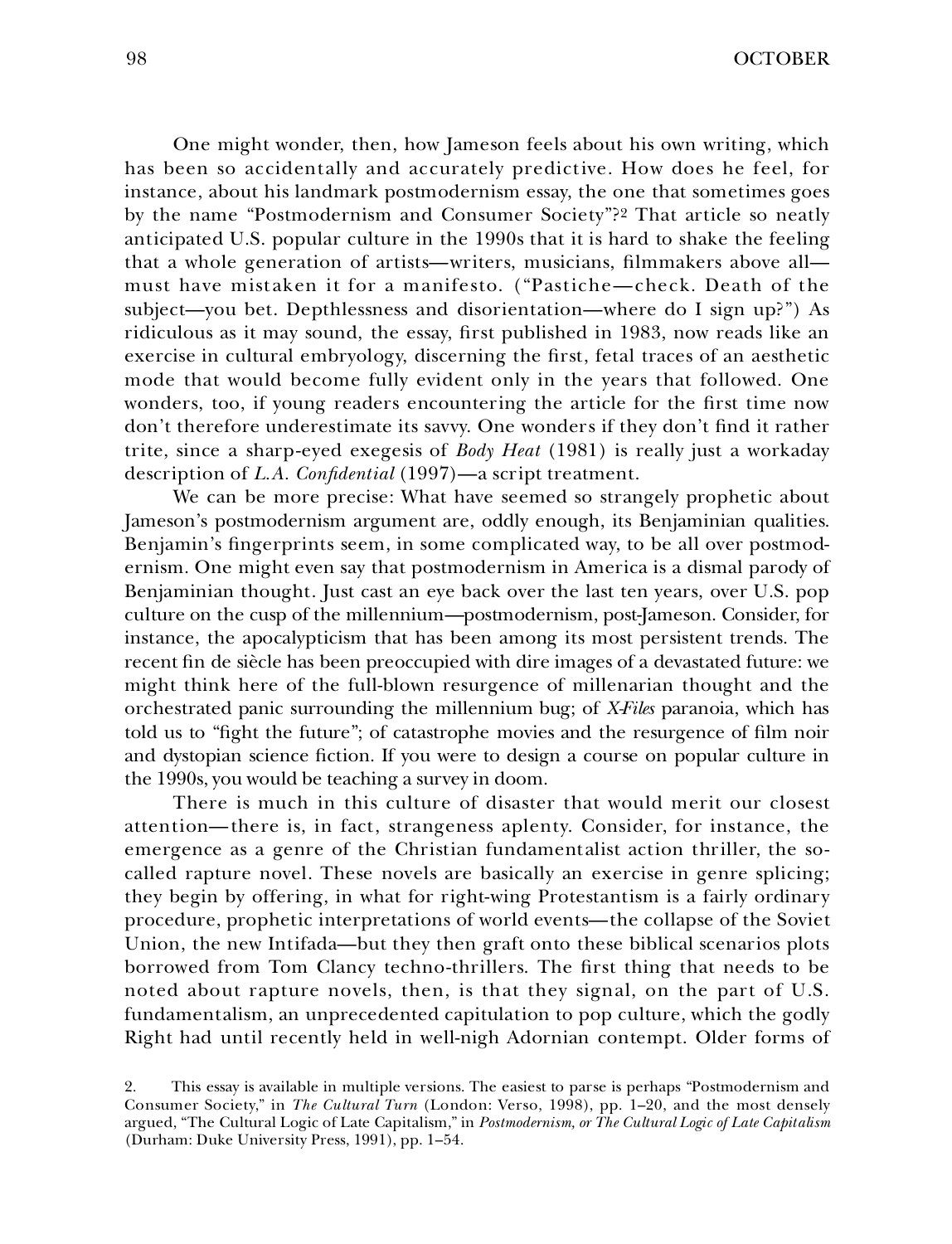Chr istian mass culture have seized readily on new technologies—radio, say, or cable television—but they have tended to re-create within those media a gospel or revival-show aesthetic. In rapture novels, by contrast, as in the rapture movies that have followed in the novels' wake, we are able to glimpse the first outlines of a fully commercialized, fully mediatized Christian blockbuster culture. Fundamentalist Christianity gives way at last to commodity aesthetics.

This is not yet to say enough, however, because this rapprochement inevitably holds surprises for secular and Christian audiences alike. The bestselling rapture novel to date is Jerry Jenkins and Timothy LaHaye's *Left Behind* (1995), which has served as a kind of template for the entire genre. In the novel's opening pages, the indisputably authentic Christians are all called up to Chr ist—they are "raptured." They literally disappear from earth, leaving their clothes pooled on the ground behind them, pocket change and car keys scattered across the pavement. This scene is the founding convention of the genre, the one event that no rapture novel can do without. And yet this mass vanishing, conventional though it may be, cannot help but have some curious narrative consequences. It means, for a start, that the typical rapture novel is *not* interested in good Christians. The heroes of these stories, in other words, are not godly people—this is true by denition, because the real Christians have all quit the scene; they have been vacuumed from the novel's pages. In their absence, the narrative turns its attention to indifferent or not-quite Christians, who can be shown now snapping out of their spiritual ennui, rallying to God, and taking up the fight against the anti-Christ (who in *Left Behind*, takes the form of an Eastern European humanitarian whose malign plans include scrapping the world's nuclear arsenals and feeding malnourished children). *Left Behind*, I would go so far as to suggest, seems to work on the premise that there is something better something more significantly Christian—about bad Christians than there is about good ones. This notion has something to do with the role of women in the novel. *Left Behind*, it turns out, has almost no use for women at all. They all either disappear in the novel's opening pages or get left behind and metamorphose into the whores of anti-Christ. It will surprise no one to find a Christian fundamentalist novel portraying women as whores, but the former point is worth dwelling on: *Left Behind* cannot wait to dispense with even its *virtuous* women. It may hate the harlots, but it has no use for ordinary church-supper Christians either, imagined here as suburban housewives and their well-behaved young children. The anti-Christ has to be defeated at novel's end, and for this to happen, the good Chr istians have to be shown the door, for smiling piety can, in the novel's terms, sustain no narrative interest; it can enter into no conflicts. *Left Behind* is premised on the notion that devout Christians are cheek-turning wimps and Goody Two-shoes, *mere* women, in which case they won't be much good in the fight against the hand tools of Satan—liberals, Jews, and such. What this means is that the protagonists who remain in the novel—the Christian fence-sitters—are all men, and not just any men, but rugged men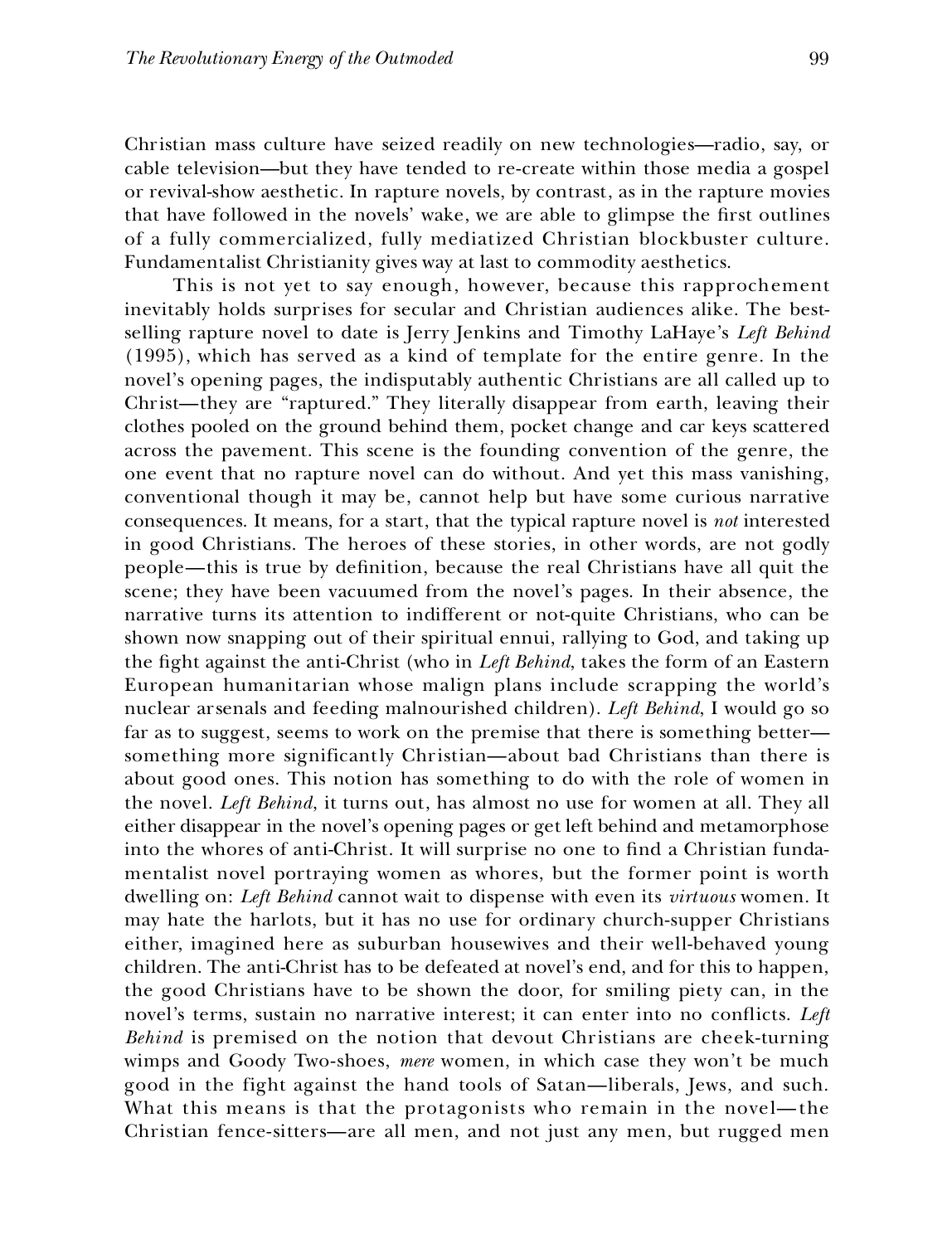with rugged, porn-star names: Dirk Burton, Rayford Steele, Buck Williams. *Left Behind* is a novel, in other words, that envisions the remasculinization of Christianity, that calls upon its readers to imagine a Christianity without women, but with muscle and grit instead, a Christianity that can do more than just bake casseroles for people. And such a project, of course, requires *bad* Christians so that they may become *badass* Christians. Perhaps it goes without saying: A Christian action thriller is going to be interested first and foremost in action-thriller Chr istians.

It is in the lm version of *Left Behind* (2001), however, that things really become curious. The film's final moments nearly make explicit a feature of the narrative that is half-buried in the novel: The film concludes with a brief sequence—one that we've all seen a dozen times, in a dozen different action movies—in which the heroic husband returns home from his adventures to be reunited with wife and child. Typically, this scene is staged at the front door of the suburban house with the child at the wife's side; you might think, emblematically, of the nal shots of John Woo's *Face/Off* (1997), which show FBI Agent Sean Archer ( John Travolta) exchanging glances with his wife ( Joan Allen) over the threshold as their teenage daughter hovers in the background. *Left Behind*, for its part, reproduces that scene almost exactly, almost shot for shot, except, since the women have all evaporated or gone over to anti-Christ, the film has no choice but to stage this familiar ending in an unfamiliar way—between its *male* heroes, between Rayford Steele, standing in the doorway with his daughter, and a bedraggled Buck Williams, freshly returned from his battles with the Beast. A remasculinized Christianity, then, cannot help but imagine that the perfect Christian family would be—two men. Such, then, is one upshot of fundamentalism's new openness to pop culture: Christianity uncloseted.

Of course, the borrowings can go in the other direction as well. Secular apocalypse movies can deck themselves out in religious trappings, but when they do so, they risk an ideological incoherence of their own. Think first about conventional, secular catast rophe movies—*Armageddon* (1998), *Deep Impact* (1998), *Volcano* (1997)—so-called apocalypse lms that actually make *no* reference to religion. These tend to be reactionary in rather humdrum and technocratic ways, full of experts and managers deploying the full resources of the nation to fend off a threat defined from the outset as nonideological. The volcanoes and earthquakes and meteors that loom over such movies are merely more refined versions of the maniacal terrorists and master thieves who normally populate action movies: They are enemies of the state whose challenge to the social order never approaches the level of the political. It is when such secular narratives reintroduce some portion of religious imagery, however, that their political character becomes pronounced. We might think here of *The Seventh Sign* (1988), which featured Demi Moore, or of the Arnold Schwarzenegger vehicle *End of Days* (1999). Like *Left Behind*, these last two films work by combining biblical scenarios and disaster-movie conventions, and the results are similarly confusing. To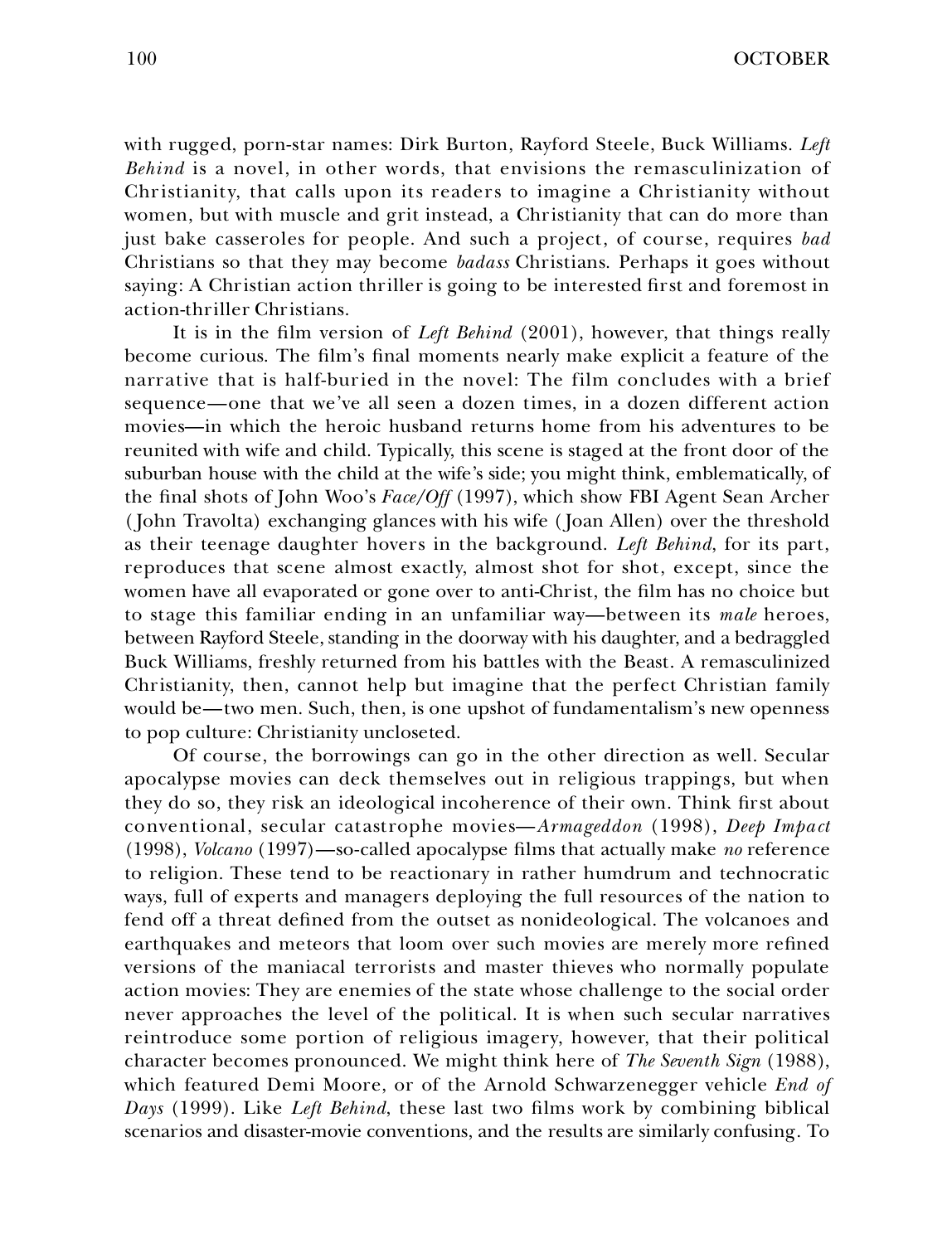be more precise, they begin by offering luridly baroque versions of the Christian apocalypse narrative, but then revert back to the secular logic of the disaster movie, as though to say: Catastrophes are destabilizing a merciless world in preparation for Christ's return—and this must be stopped! In a halfhearted nod to Christian ethics, each of these movies begins by depicting the world of global capitalism as brutal and unjust—the montage of squalor has become something of an apocalypse-movie cliché—before deciding that this world *must be preserved at all costs*. The characters in these films, in other words, expend their entire allotment of action-movie ingenuity trying to *prevent* the Second Coming of Christ, imagined here as the biggest disaster of all.3

This is not to say that contemporary American apocalypses dispense with redemptive imagery altogether, at least of some worldly kind. Carceral dystopias, for instance, films that work by trapping their characters in controlled and constricted spaces, tend to posit a utopia outside of their seemingly total systems: the characters in *Dark City* (1997) dream of Shell Beach, the fictitious seaside resort that supposedly lies just past their nightmarish *noir* metropolis, the illusory last stop on a bus line that actually runs nowhere; the man-child of Peter Weir's *Truman Show* (1998) dreams, in similar ways, of Fiji, which is a rather more conventional vision of oceanic bliss; and the Horatio Alger hero of the genetics dystopia *Gattaca* (1997) follows this particular utopian logic to its furthest end by dreaming of the day he will be made an astronaut, the day he will fly to outer space, which of course is no social order at all, let alone a happier one, but merely an anything-but-here, an any-place-but-this-place, the sheerest beyond. As utopias go, then, these three are remarkably impoverished; they cannot help but seem quaint and nostalgic, strangely dated, like the daydreams of some Cold War eight-year-old, all Coney Island and Polynesian hula girls and John Glenn, shoot-the-moon fantasies.

But then it is precisely the old-fashioned quality of these utopias that is most instructive; it is precisely their retrograde quality that demands an explanation.

3. *The Seventh Sign*, for what it's worth, draws on at least four different genres: 1) It is, at the most general level, a Christian apocalypse narrative; its nominal subject is the End Time, the series of catastrophes set in motion by God in preparation for His final judgment. 2) But in doing so, it deploys most of the conventions of the occult horror film. Even though the film expressly states that God is responsible for the disasters depicted, it cannot help but stage those disasters as supernatural and scary, in sequences borrowed more or less wholesale from the exorcism and devil-child movies of the 1970s, which is to say that viewers are expected to experience God's actions as essentially diabolical. The film may adorn itself with Christian trappings, but in a manner typical of the Gothic, it cannot, finally, represent religion as anything but frightening. 3) This last point is clearest in the film's depiction of Jesus Christ, who actually appears as a character and is almost always lmed in shots lifted from serial-killer films—Jesus stands alone, isolated in ominous medium long shots, his face half in shadow, lit starkly from the side. Jesus's menace is also a plot point: Christ, in the film, rents a room from Demi Moore and, in a manner that recalls *Pacic Heights* (1990) or *The Hand That Rocks the Cradle* (1992), becomes the intruder in the suburban home, the malevolent force that the white professional family has mistakenly welcomed under its roof. 4) In its final logic, then, the film reveals itself to be just a disaster movie in disguise: The Apocalypse must be scuttled. Christ must be sent back to heaven (and thus evicted from the suburban home). Justice must be averted.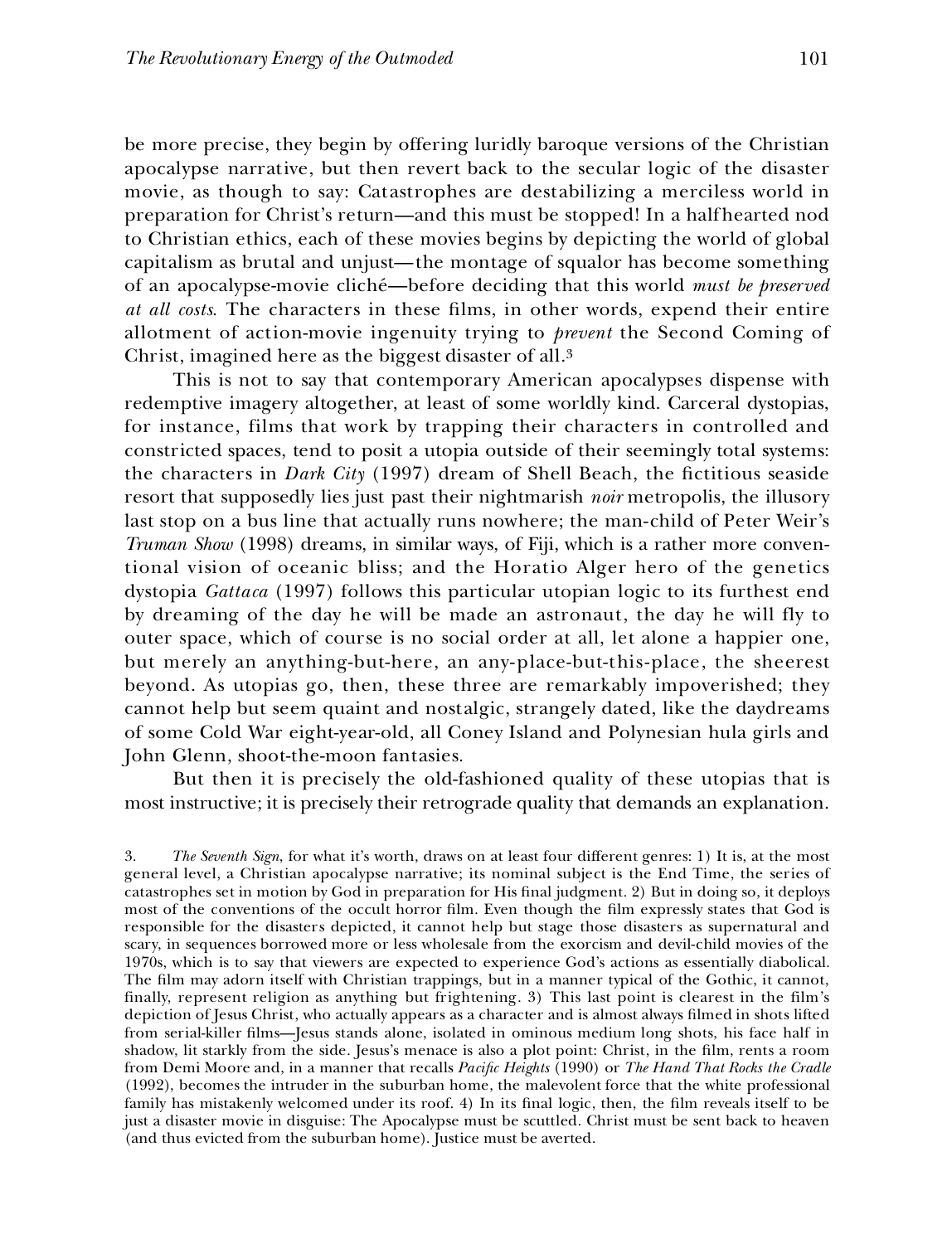For if on the one hand, U.S. pop culture has seemed preoccupied with the apocalypse, on the other hand it has seemed every bit as obsessed with cheery images from a sanitized past. Apocalypse culture has as its companion the multifaceted retro craze: vintage clothing; *Nick at Nite*; the '70s vogue; the '50s vogue; the '40s vogue; the '30s vogue; the '20s vogue (the '60s are largely missing from this tally, for reasons too obvious to enumerate; the '60s vogue has been stunted, almost nonexistent, at least within a U.S. framework—it tops out about 1963 and then gets shifted over to Europe and the mods); the return of surf, lounge music, and Latin jazz; retro marketing and retro design, and especially the Volkswagen Beetle and Chrysler's PT Cruiser.

Retro, then, deserves careful consideration of its own, as an independent phenomenon alongside the apocalypse. Some careful distinctions will be necessary. Retro takes a hundred different forms; it has the appearance of a single and coherent phenomenon only at a very high level of generality. We could begin, then, by examining the heavily marketed '60s and '70s retro of mainstream, white youth culture. Here we would want to say, at least on first pass, that the muffled camp of *Austin Powers* (1997), say—or the mid-'90s *Brady Bunch* revival, or Beck's *Midnite Vultures*—closely approximates Jameson's notion of postmodern pastiche: this is retro as blank parody, the affectless recycling of alien styles, worn like so many masks. But that said, we would have to counterpose against these examples the retro culture of a dozen regional scenes, scattered across the U.S., most of which are retro in orientation, but none of which are exercises in pastiche exactly. Take, for instance, the rockabilly and honky-tonk scene in Chapel Hill, North Carolina: It is impeccably retro in its musical choices and impeccably retro in its fashions, full of redneck hipsters sporting bowling shirts and landing-pad flattops and smart-alecky tattoos. Theirs is a form of retro whose reference points are emphatically local, and in its regionalism, the Chapel Hill scene aspires to a subculture's subversiveness, a kind of Southern-fried defiance, which stakes its ground in contradistinction to some perceived American mainstream and then gives its rebellion local color, as though to say: "We don't work in your airless (Yankee) offices. We don't speak your pinched (Yankee) speech. We don't belong to your emasculated (Yankee) culture. We are hillbillies and punks in equal proportion." Retro, in short, can be placed in the service of a kind of spitfire regionalism, and there is little to be gained by simply conflating this form of retro with the retro culture marketed nationwide.

In fact, even mainstream '70s retro can take on different valences in different hands. To cite just one further example: hip-hop sampling, which builds new tracks out of the recycled fragments of existing recordings, might seem upon first inspection to be the very paradigm of the retro aesthetic. And yet hip-hop, which has mined the '70s funk back catalog with special diligence, typically forgoes the irony that otherwise accompanies such postmodern borrowings. Indeed, hip-hop sampling generally involves something utterly unlike irony; it is often positioned as a claim to authenticity, an homage to the old school, so that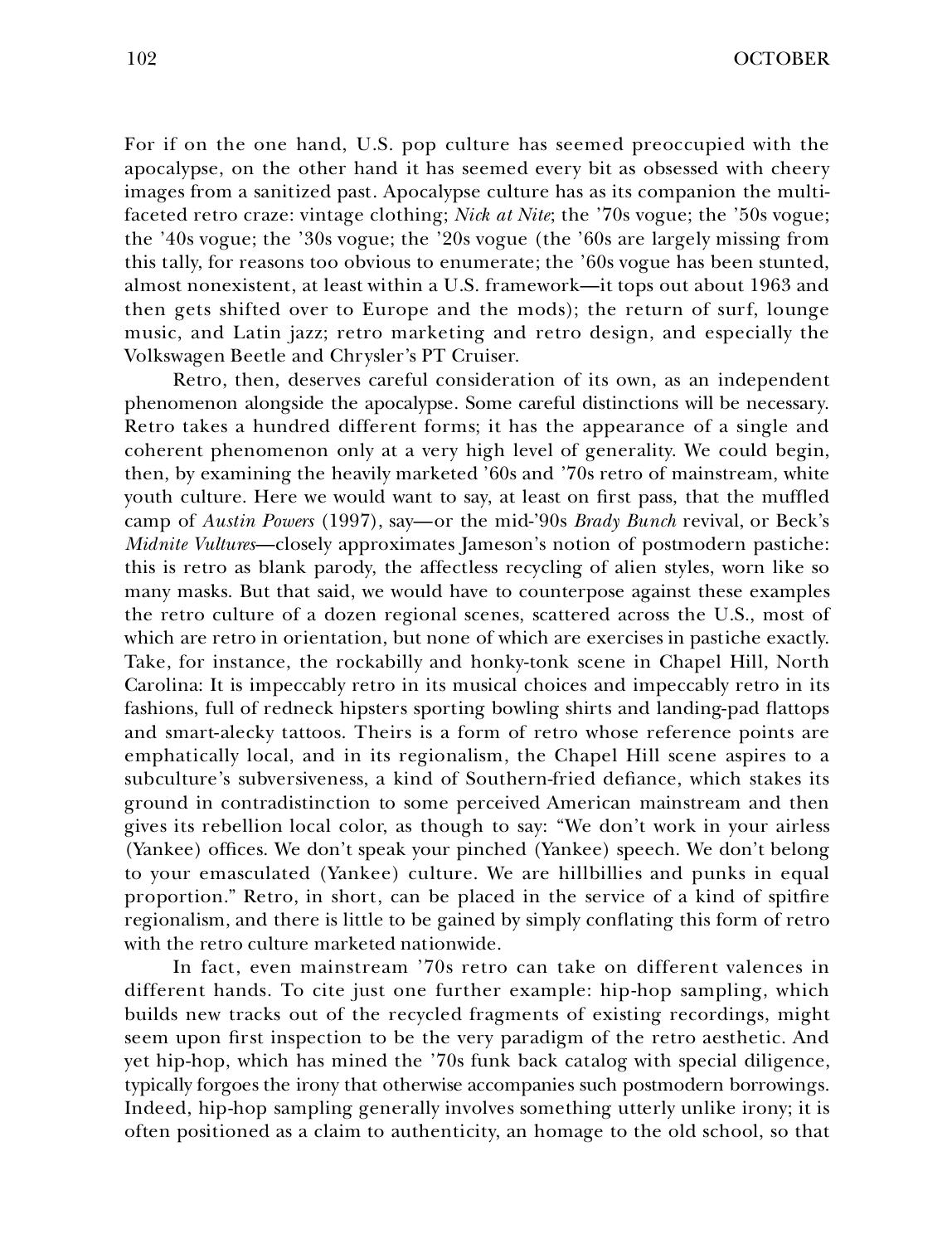when OutKast, say, channels some vintage P-Funk, that sample is meant to function as a genetic link, a reoccurring trait or musical cell-form. The sample is meant to serve as a tangible connection back to some originary moment in the history of soul and  $R \& B$  (or funk and disco).<sup>4</sup>

So differences abound in retro. And yet one is tempted, all the same, to speak of something like an official retro culture, which takes as its object the 1940s and '50s: diners, martinis, "swing" music (which actually refers, not to '30s and '40s swing, but to postwar jump blues), industrial-age furniture, late-deco appliances, all chrome and geometry. The most important point to be made about this form of retro is that it is an unabashedly nationalist project; it sets out to create a distinctively U.S. idiom, one redolent of Fordist prosperity, an American aesthetic culled from the American century, a version of Yankee high design able to compete, at last, with its vaunted European counterparts. In general, then, we might want to say that retro is the form that national tradition takes in a capitalist culture: Capitalism, having liquidated all customary forms of culture, will sell them back to you at sixteen dollars a pop. But then commodification has ever been the fate of national customs, which are all more or less scripted and inauthentic. What is distinctive about retro, then, is the *class* of objects that it chooses to burnish with the chamois of tradition. There is a remarkable scene near the beginning of Jean-Pierre Jeunet and Marc Caro's great retro-film *Delicatessen* (1991) that is instructive in this regard: Two brothers sit in a basement workshop, handcrafting moo-boxes—those small, drum-shaped toys that, once upended and then set right again, low like sorrowful cows. The brothers grind the ragged edges from the boxes, blow away the shavings as one might dust from a favorite book, rap the worktable with a tuning fork, and sing along with the boxes to ensure the perfect pitch of the heifer's bellow. And in that image of their care, their workman's pride, lies one of retro culture's great fantasies: Retro distinguishes itself from the more or less folkish quality of most national traditions in that it elevates to the status of custom the commodities of early mass production—old Coke bottles, vintage automobiles—and it does so by imbuing them with artisanal qualities, so that, in a strange historical inversion, the first industrial assembly lines come to seem the very emblem of craftsmanship. Retro is the process by which mass-produced trinkets can be reinvented as "heritage."5

5. Of course, as a nationalist project, retro will play out differently in different national contexts. Perhaps a related cinematic example will make this clear. Consider Jeunet's *Le Fabuleux destin d'Amélie Poulain* (2001). At the level of diagesis—as a plain matter of plot and dialogue and character—the film has nothing at all to do with nationalism. On the contrary, it dedicates an entire subplot to undermining the provincialism of one of its characters, Amélie's father, who resolves at movie's end to become more cosmopolitan. The entire lm is directed toward getting him to *leave France*. But at the level of form, things look rather different. Formally, the film is retro through and through. It won't take a cinephile

<sup>4.</sup> I owe this point to a conversation with Roger Beebe. Even here, though, matters are more complicated than they at first seem. Hip-hop, after all, hardly dispenses with irony and pastiche altogether: Jay-Z has sampled "It's a Hard-knock Life" (from *Annie*) and Missy Elliot has sampled Mozart's *Requiem*, but no one is likely to suggest that hip-hop is establishing a genetic link back to the Broadway musical or Viennese classicism.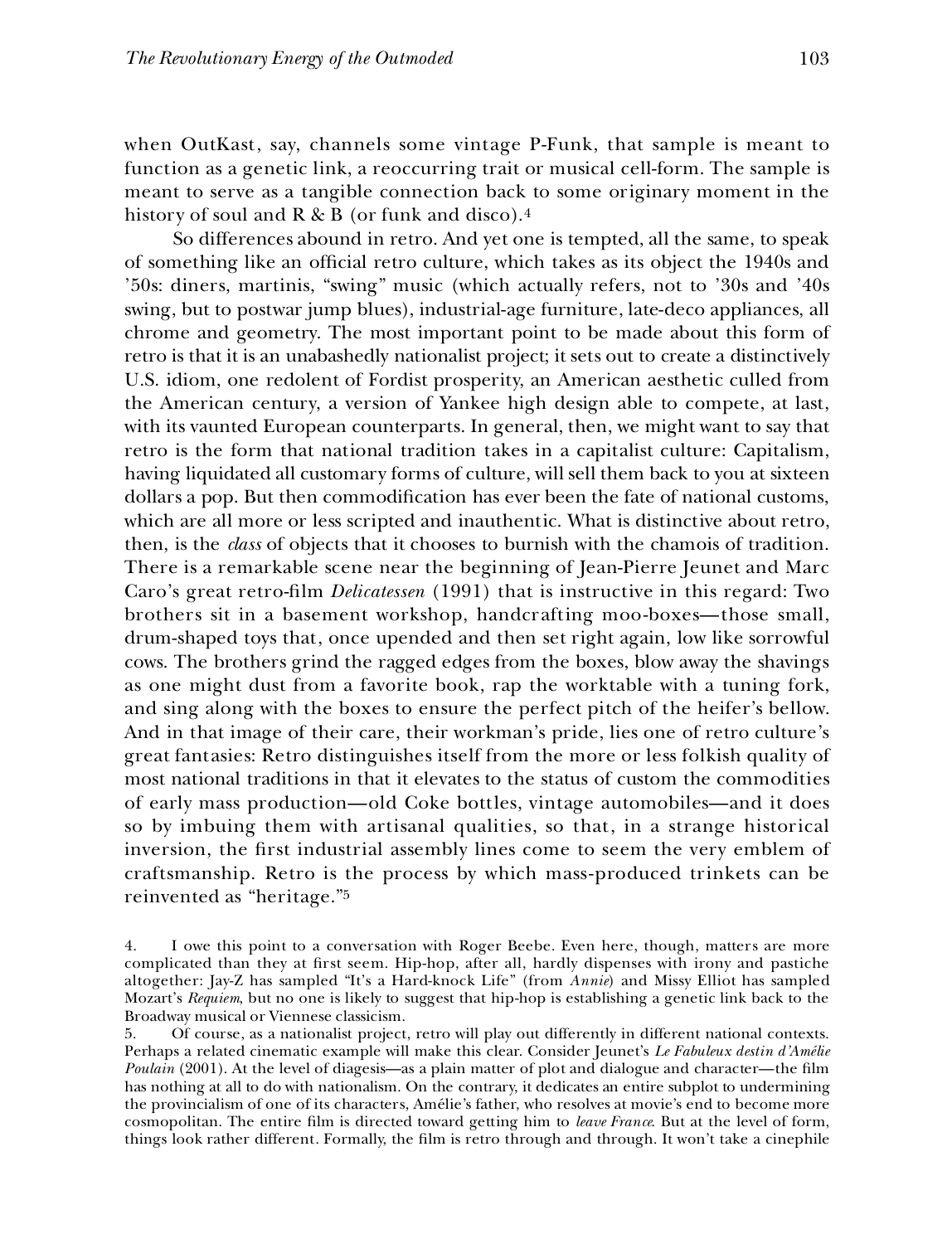The apocalypse and the retro craze—such, then, are the twin poles of postmodernism, at least on Jameson's account. We are all so accustomed to this twosome that it has become hard to appreciate what an odd juxtaposition it really is. Disco inferno, indeed. This is a pairing, at any rate, that finds a rather precise corollary in the writings of Walter Benjamin. Each of the moments of our swinging apocalypse can be traced back to Benjaminian impulses, or opens itself, at least, to Benjaminian description. For in what other thinker are we going to find, in a manner that so oddly approximates the culture of American malls and American multiplexes, this combination of millenarian mournfulness and antiquarian devotion? Benjamin's Collector seems to preside over postmodernism's thrift-shop aesthetic, just as surely as its apocalyptic imagination is overseen by Benjamin's Messiah, or at least by his Catastrophic Angel. It would seem, then, that Benjaminians should be right at home in postmodernism, and if this is palpably untrue—if the culture of global capitalism does not after all seem altogether hospitable to communists and the cabala—then this is something we will now have to account for. Why, despite easily demonstrated affinities, does it seem a little silly to describe U.S. postmodernism as Benjaminian?

Jameson's work is again clarifying. It is not hard to identify the Benjaminian elements in Jameson's idiom, and especially in his utopian preoccupations, his determination to make of the future an open and exhilarating question. No living critic has done more than Jameson has done to preserve the will-be's and the could-be's in a language that would just as soon dispense altogether with its future tenses and subjunctive moods. And yet a moment's reflection will show that Jameson is, for all that, the great *anti*-Benjaminian. It is Jameson who has taught us to experience pop culture's Benjaminian qualities, not as utopian pledges, but as threats or calamities. Thus Jameson on apocalypse narratives: "It seems to be easier for us today to imagine the thoroughgoing deterioration of the earth and of nature than the breakdown of late capitalism; perhaps that is due to some weakness in our imaginations. I have come to think that the word *postmodern* ought to be reserved for thoughts of this kind."6 It is worth calling attention to the obvious point about these sentences—that Jameson here, more or less, equates postmodernism and apocalypticism—if only because in his earliest work on the subject, it is not the apocalypse but retro culture that seems to be

to notice the overt references to *Jules et Jim* (1962) and *Zazie dans le Metro* (1960), at which point it becomes clear that *Amélie* is a pastiche of the French New Wave, which is thereby transformed into a historical artifact of its own. Amélie, then, attempts to re-create the *nouvelle vague*, not with an eye to making it vital again as an aesthetic and political project, but merely to cycle exhaustively through its techniques, its stylistic tics, as though it were compiling some kind of visual compendium. The nationalism that the lm's narrative explicitly rejects thus reappears as a matter of form. *Amélie* works to draw our attention to the Frenchness of the New Wave, to codify it as a national style, and the presumed occasion for the lm is therefore the ongoing battle, in France, over the Americanization of *la patrie*. *Amélie* is a bulldozer looking for its McDonald's.<br>6. See Jameson's "The Antinomies of Postmodernism," in *The Cultural Turn*, pp. 50–72.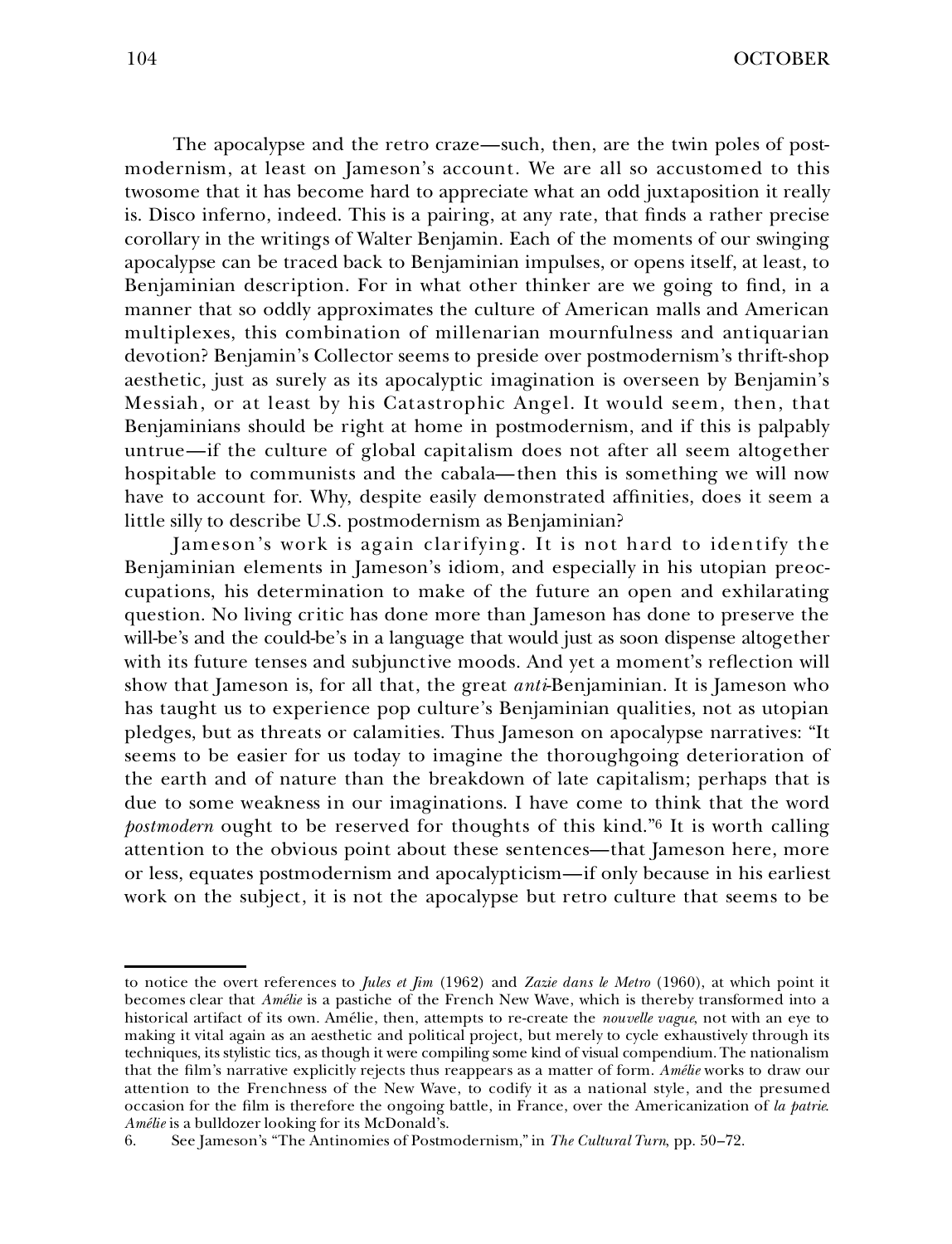postmodernism's distinguishing and debilitating mark. Again Jameson: "There cannot but be much that is deplorable and reprehensible in a cultural form of image addiction which, by transforming the past into visual mirages, stereotypes, or texts, effectively abolishes any practical sense of the future and of the collective project."7 Jameson, in short, is most sour precisely where Benjamin is most expectant. He would have us turn our back on the most conspicuous features of Benjamin's work; for late capitalism, it would seem, far from keeping faith with Benjamin, actually robs us of our Benjaminian tools, if only by generalizing them, by transforming them into noncommittal habits or static conventions: the Collector, fty years on, shows himself to be just another fetishist, and even the Angel of History turns out to be a predictable and antiutopian figure, unable to so much as train its eyes forward, foreclosing, without reprieve, on the time yet to come. United States postmodernism may be a culture that loves to "brush history against the grain," but only in the way that you might brush back your ironic rockabilly pompadour.

But what if we refused to break with Benjamin in this way? Try this, just as an exercise: Ask yourself what these seemingly disparate trends—apocalypticism and the retro craze—have to do with one another. Consider in particular that remarkable crop of recent films that actually unite these two trends, films that ask us to imagine an unlivable future, but do so in elegant vintage styles. These include: Ridley Scott's *Blade Runner* (1982), the grandaddy of the retro apocalypses; three oddly upbeat dystopias—*Starship Troopers* and the aforementioned *Gattaca* and *Dark*  $City$ —all box-office underachievers from 1997; and, again, the cannibal slapstick *Delicatessen*. All of these films posit, in their very form, some profound correlation between retro and the apocalypse, but it is hard, on a casual viewing, to see what that correlation could be. Jameson, of course, offers a clear and compelling answer to this question, which is that apocalypticism and the retro craze are the Janus faces of a culture without history, two eyeless countenances, pressed back to back, facing blankly out over the vistas they cannot survey.8

\*

Some of these films, it must be noted, seem to invite a Jamesonian account of themselves. This is true of *Blade Runner*, for instance, or of *The Truman Show* films that offer a vision of retro-as-dystopia, a realm of fabricated memory, in which history gets handed over to corporate administration, in which every madeleine is stamped "Made in Malaysia." Perhaps it is worth pausing here, however, since we need to be wary of running these two films together. The

<sup>7.</sup> See "The Cultural Logic of Late Capitalism," pp. 1–54; quotation p. 46.

<sup>8.</sup> The second quotation cited here goes on to make this point clear: Retro culture, Jameson continues, "abandon[s] the thinking of future change to fantasies of sheer catastrophe and inexplicable cataclysm, from visions of 'terrorism' on the social level to those of cancer on the personal."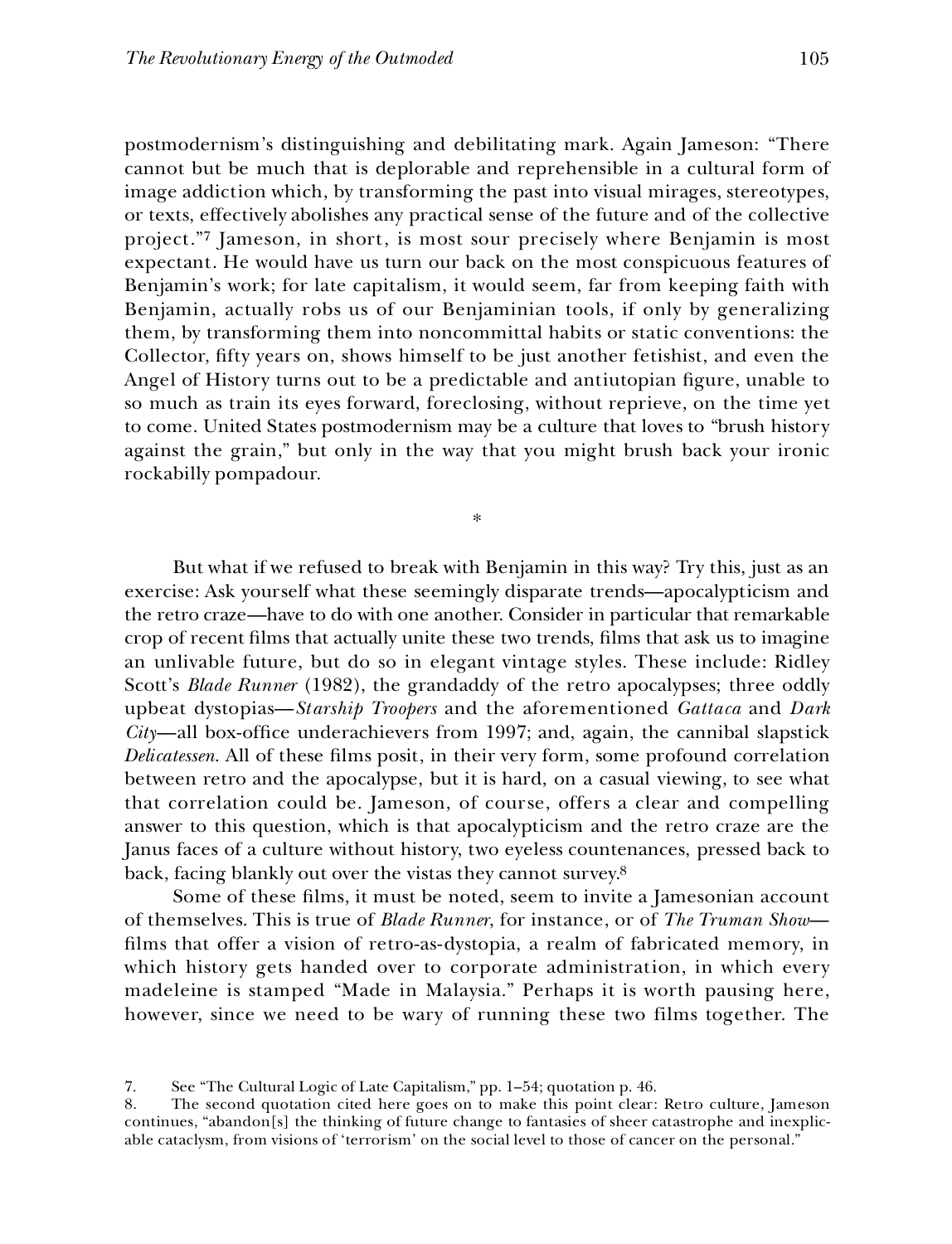contrast between them is actually quite revealing. Both *Blade Runner* and *The Truman Show* present retro culture as dystopian, and in order to do this, both rely on some of the basic conventions of science fiction. Think about what makes science fiction distinctive as a mode—think, that is, about what distinguishes it from those genres with which it seems otherwise affiliated, such as the horror movie. Horror movies, especially since the 1970s, have typically worked by introducing some terrifying, unpredictable element into apparently safe and ordinary spaces. Monsters are nearly always *intruders*—slashers in the suburbs, zombies forcing their way past the barricaded door. But dystopian science fiction is, in this respect, nearly the antithesis of horror. It does not depict a familiar setting into which something frightening then gets inserted. What is frightening in dystopian science fiction is rather the setting itself. Now, this point holds for both *Blade Runner* and *The Truman Show*, but it holds in rather different ways. The first observation that needs to be made about *The Truman Show* is that it is more or less a satire, which is to say that, though it takes retro as its *object*, it is not itself a retro film. It portrays a world that has handed itself over entirely to retro, a New Urbanist idyll of gleaming clapboard houses on mixed-use streets; but the film itself is not, by and large, retro in its narrative forms or cinematic techniques. Quite the contrary, the film wants to teach its viewers how to read retro in a new way; it wishes, polemically, to loosen the hold of retro upon them. *The Truman Show* takes a setting that initially seems like some American Eden, and then through the menacing comedy of its mise-en-scène—the falling lights and incomplete sets, the scenery that Truman stumbles upon or that springs disruptively to life—makes this retro town come slowly to seem ominous. To give the film the cheap Lacanian description it is just begging for: *The Truman Show* charts the unraveling of the symbolic order. Every klieg light that comes crashing down from the sky is a warning shot fired from the Real. The simpler point, however, is that *The Truman Show* rests on a deflationary argument about American mass culture—a media-governed retro culture depicted here as restrictive, counterfeit, and infantilizing—and its form is accordingly rather conventional. It is essentially a cinematic *bildungsroman*, which ends once the protagonist steps forward to take full responsibility for his own life, and this, of course, tends to compromise the film's own Lacanian premise: It suggests that any of us could simply step out of the symbolic order, step boldly out into the Real, if only we could muster sufficient resolve.<sup>9</sup>

Having a compromised and conventional form, however, is not the same thing as having a retro form. In *Blade Runner*, by contrast, the setting—a dismal

<sup>9.</sup> *The Truman Show*, to be fair, does hedge the matter somewhat. The film's numerous cutaways to the show's viewers show a "real world" that is itself populated by TV-thralls, Truman Burbanks of a lower order. So when Truman steps out of his videodrome, we have a choice: We can either conclude, in proper Lacanian fashion, that Truman has simply traded one media-governed pseudoreality for another. Or we can conclude that the film is asking us to distinguish between those, like Truman, who are able to shrug off their media masters, and those, like his viewers, who aren't. I take this to be the film's constitutive hesitation, its undecideable question.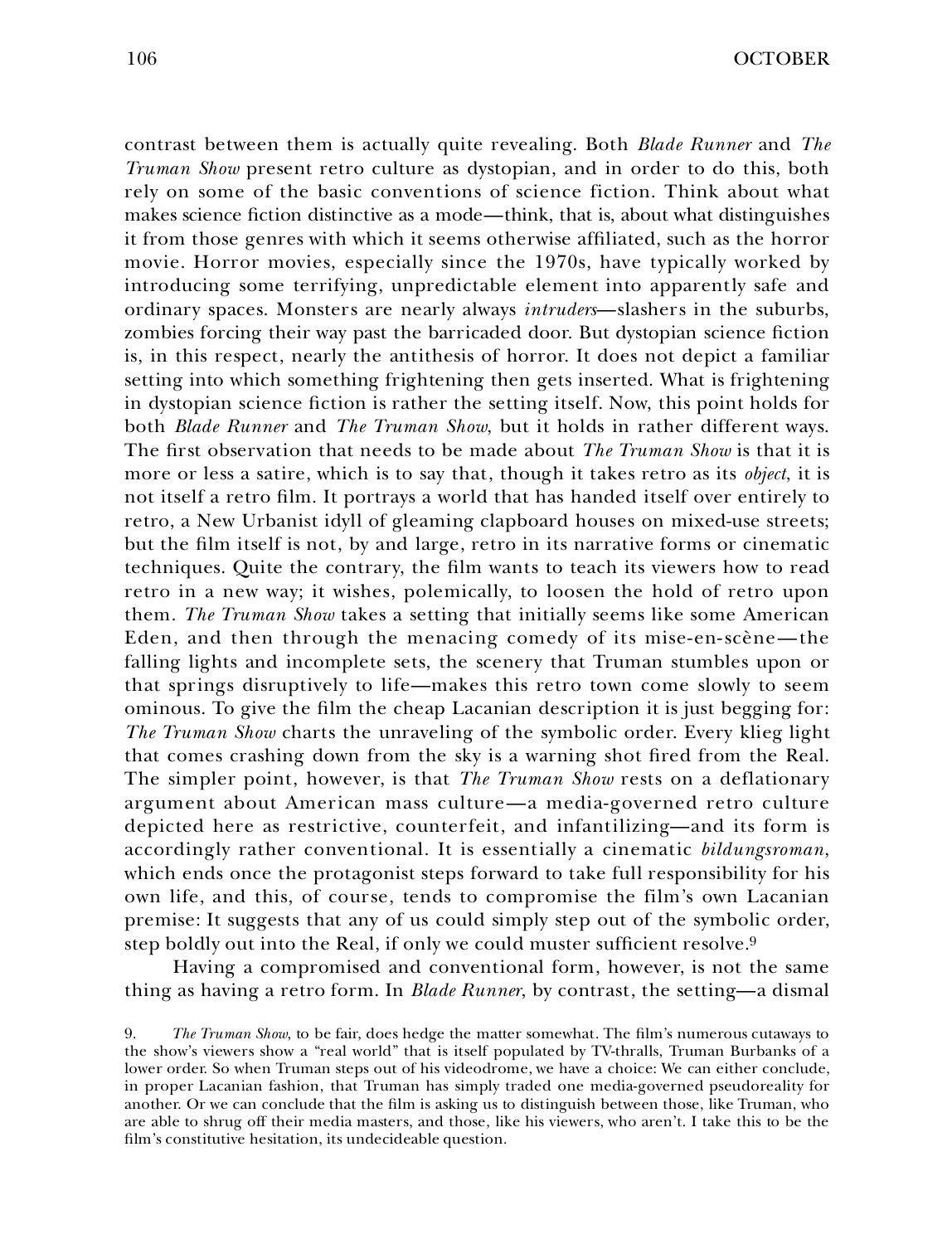and degenerate Los Angeles—is self-evidently dystopian, but it is itself retro; it is retro as a matter of style or form. The film's vision of L.A., as has often been observed, is equal parts *Metropolis* and '40s film noir, and the effect of the film is thus rather different from *The Truman Show*, though it is equally curious: *Blade Runner* may recycle earlier styles or narrative forms in a manner typical of retro, but the lms that it mimics are themselves all more or less dystopian. If *Blade Runner* is a pastiche, it is a pastiche of *other dystopias*, and this has the effect of establishing the correlation between retro and the apocalypse in a distinctive way: *Blade Runner* posits a historical continuum between a bleak past and an equally bleak future, between the corrupt and stratified modernist city (of German Expressionism and hard-boiled fiction) and the coming reign of corporate capital (envisioned by so much science fiction), between the bad

world we've survived and the bad world that awaits.<br>Such, then, are the films that seem ready to make Jameson's argument for him. But there is good reason, I think, to set Jameson temporarily to one side. For present purposes, it would be more revealing to direct our attention back to *Delicatessen*, which, of all the retro apocalypses, is perhaps the most winning and Benjaminian. The question that confronts any viewer of *Delicatessen* is why this film—which, after all, depicts an utterly dismal world in which men and women are literally butchered for meat—should be so delightful to watch, and not just wry or darkly humorous, but giddy and dithyrambic. I would suggest that the pleasure peculiar to *Delicatessen* has everything to do with the status of objects in the film—that is, with the extravagant and festive care that Jeunet and Caro bring to the lming of objects, which take on the appearance here of so many found and treasured items. One might call to mind the hand- crank coffee grinder, which doubles as a radio transmitter; or the cherry-red bellboy's outfit; or simply the splendid opening credits—this slow pan over broken records and torn photographs—in which the picture swings open like a case of curiosities. It is as though the film took as its most pressing task the reenchantment of the object-world, as though it were going to lift objects to the camera one by one and reattach to them their auras—not their fetishes, now, as happens in most commercial films, with their product placements and designer out fits, but their auras—as though the objects at hand had never passed through a marketplace at all. This is tricky: The objects in *Delicatessen* are recognizably of the same type as American retro commodities—an antique wind-up toy, an old gramophone, stand-alone black-and-white television sets. At this point, then, the argumentative alternatives become clear: Either we can dismiss *Delicatessen* as ideologically barren, as just another pretext for retro-consumption, just another flyer for the flea market of postmodernism. Or we can muster a little more patience, tend to the lm a little more closely, in which case we might discover in *Delicatessen* the secret of all retro culture: its desire, delusional and utopian in equal proportion, for a relationship to objects *as something other than commodities*.

To follow the latter course is to raise an obvious question: How does the film direct our attention to objects in a new way? How does it reinvigorate our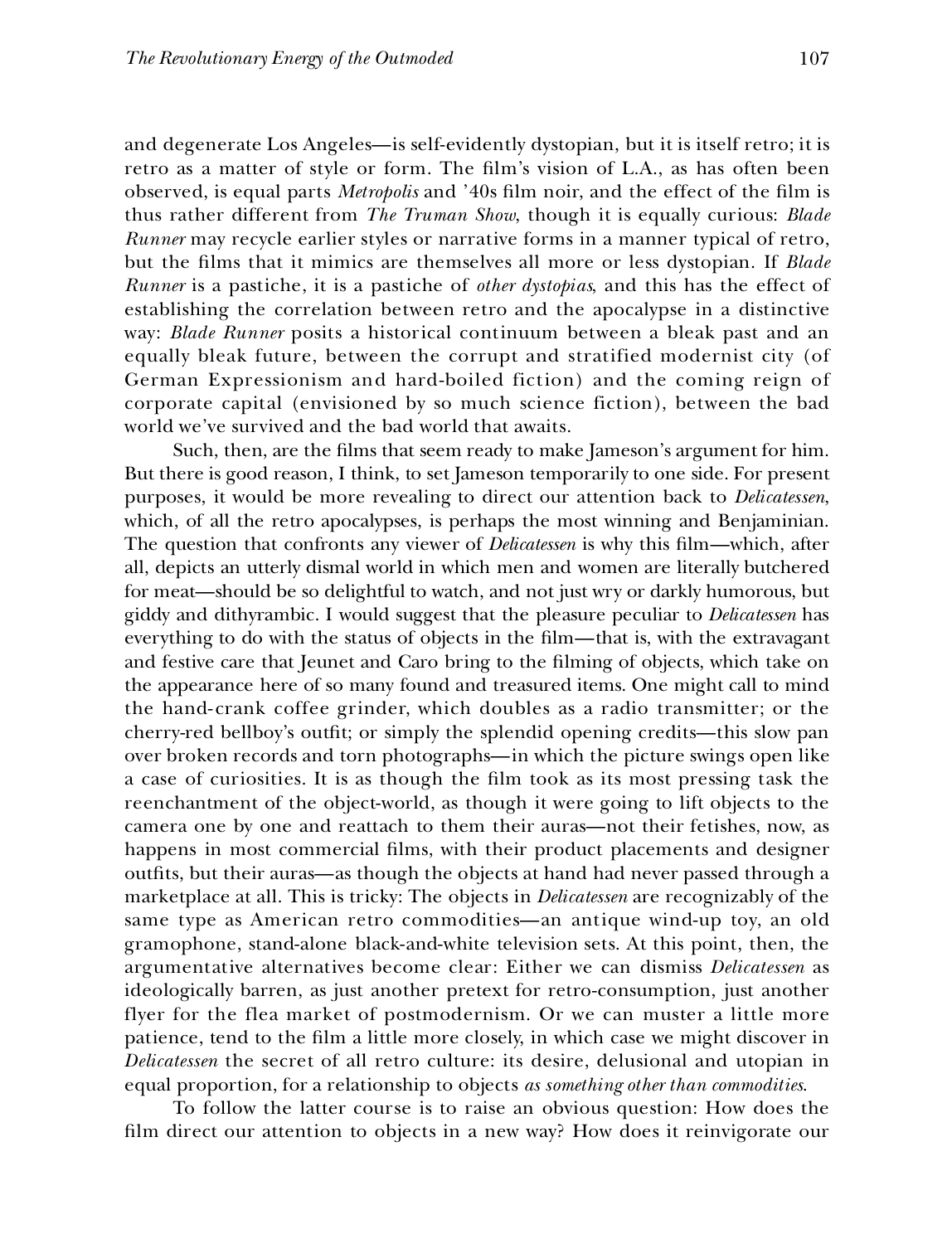affection for the object-world? This is a question, first of all, of the film's visual style, although it turns out that nothing all that unusual is going on cinematographically: In a manner characteristic of French art film since the New Wave, *Delicatessen* keeps the spectator's eye on its objects simply by cutting to them at every opportunity and thus giving them more screen time than household artifacts typically claim. By the usual standards of analytical editing, in other words within the familiar breakdown of a scene into detailed views of faces, gestures, and props—the props get a disproportionate number of shots. The objects, like so many Garbos, seem to hog all the close-ups. "By permitting thought to get, as it were, too close to its object," Theodor Adorno once said of Benjamin's critical method, "the object becomes as foreign as an everyday, familiar thing under a microscope."10 *Delicatessen* works, in these terms, by taking Adorno's linguistic figure at face value and returning it back to something like its literal meaning, back to the visual. The film permits the camera to get too close to its object. It forces the spectator to scrutinize objects anew simply by bringing them into sustained proximity.

The camerawork, however, is just the start of it, for in addition to the question of cinematic style, there is the related question of form or genre. *Delicatessen*, it turns out, is playing a crafty game with genre, and it is through this formal frolic that the film most insistently places itself in the service of its objects. For *Delicatessen* is retro not only in its choice of props—it is, like *Blade Runner*, formally or generically retro, as well. This point may not be immediately apparent, however, since *Delicatessen* resurrects a genre largely shunned by recent U.S. film. One occasionally gets the feeling from American cinema that film noir is the only genre ripe for recycling. The 1990s delivered a whole paddy wagon full of old-fashioned crime stories and heist pics, but where are all the other classic Hollywood genres? Where are the retro Westerns and the retro war movies? Where are the retro screwballs?<sup>11</sup> Neo-noir, of course, is relatively easy to pull off—dim the lights and fire a gun and some critic or another will call it noir. *Delicatessen*, for its part, attempts something altogether more difficult or, at least, sets in motion a less reliable set of cinematic conventions: pratfalls, oversized shoes, madcap chase scenes. Early on, in fact, the film has one of its characters say that, in its postapocalyptic world, people are so hungry they "would eat their shoes"; and with this one line—an unambiguous reference to the celebrated shoe-eating of Charlie Chaplin's *The Gold Rush* (1925)—it

<sup>10.</sup> See Theodor Adorno's "Portrait of Walter Benjamin" in *Prisms*, trans. Samuel and Shierry Weber (Cambridge: MIT, 1981), pp. 227–41; here p. 240.

<sup>11.</sup> Examples of these last can be found, but it takes some looking: Paul Verhoeven's *Starship Troopers* is a retro World War II movie, more so than *Pearl Harbor* (2001) or *Saving Private Ryan* (1998), which aspire to be historical dramas; and the Coen brothers' *Hudsucker Proxy* (1994) is unmistakably a retro screwball (and such a lovely thing that it's a wonder others haven't followed its lead). But they are virtually the lone examples of their kinds, singular members of nonexistent sets. Neo-noir, by contrast, has become too extensive a genre to list comprehensively.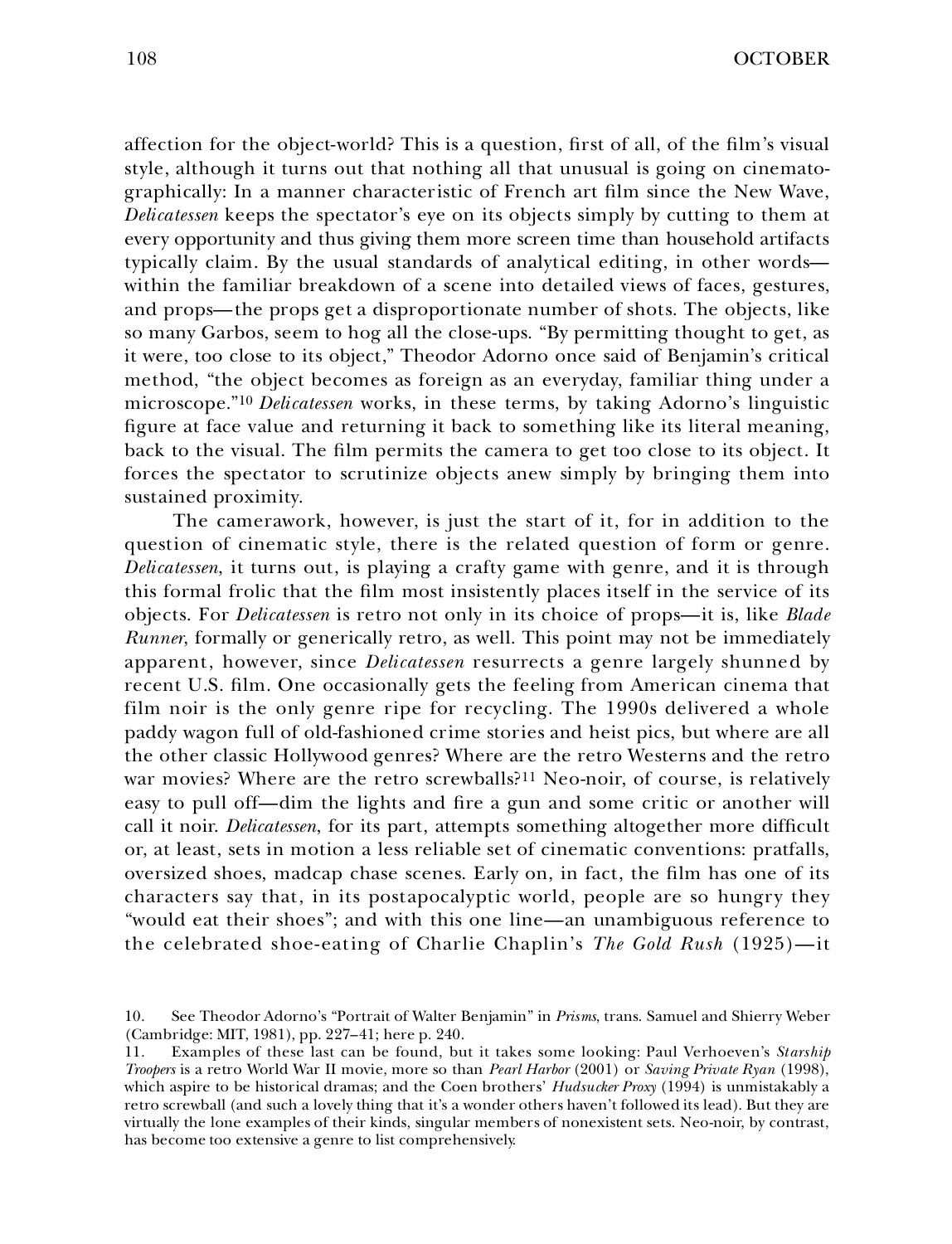becomes permissible to find references to silent comedy at every turn: in the hero's suspenders, in the film's several clownish dances, in the near demolition of the apartment building in which all the action is set, a demolition that, once read as slapstick, will call to mind Buster Keaton's wrecking-ball comedy, the crashing houses of *Steamboat Bill, Jr.* (1928), say. *Delicatessen*, in sum, is retro slapstick, and noting as much will allow us to ask a number of valuable questions.

The most compelling of these questions will return us to the matter at hand. We are trying to figure out how *Delicatessen* gets the viewer to pay attention to its objects, and so the question now must be: What does slapstick have to do with the status of objects in the film? It is hardly intuitive, after all, that slapstick should bring about the redemption of objects, should reattach objects to their auras. A cursory survey of classic slapstick, in fact, might suggest just the opposite—a world, not of enchanted objects, but of aggressive and adversarial ones. Banana peels and cream pies spring mischievously to mind. And yet we need to approach these icons with caution, lest we take a conceptual pratfall of our own; for *Delicatessen* draws on slapstick in at least two different ways, or rather, it draws on two distinct trends in early American slapstick, and each of these trends grants a different status to its objects. Everything rides on this distinction.

When we think of slapstick, we think first of roughhouse comedy, of the pie in the face and the kick in the pants, the endless assault on ass and head. Classic slapstick of this kind is what we might call the comedy of Newtonian physics. It is a farce of gravity and force, and as such, it is based on the premise that the object world is fundamentally intransigent, hostile to the human body. In this Krazy-Kat or Keystone world, every brick, every mop is a tightly wound spring of kinetic energy, always ready to uncoil, violently and without motivation.<sup>12</sup> It is worth remarking, then, that *Delicatessen* contains its share of knockabout: the Rube Goldberg suicide machines, the postman always tumbling down the stairs. In its most familiar moments, *Delicatessen*, in keeping with its comic predecessors, seems to suggest that the human body is irreparably out of joint with its environment.

A first distinction is necessary here, for though *Delicatessen* may embrace the sadism of slapstick, it does so with a historical specificity of its own. Classic slapstick typically addresses itself to the place of the body under urban and industrial capitalism; one is pretty much obliged at this point to adduce Charlie Chaplin's *Modern Times* (1936), with its scenes of working-class mayhem and man-eating machines. *Delicatessen*, by contrast, contains man-eaters of its own,

<sup>12.</sup> Perhaps a rare instance of literary slapstick, manifestly modeled on cinematic examples, will drive this point home. The following is from Martin Amis's *Money* (London: Penguin, 1986), p. 289: "What is it with me and the inanimate, the touchable world? Struggling to unscrew the filter, I elbowed the milk carton to the floor. Reaching for the mop, I toppled the trashcan. Swiveling to steady the trashcan, I barked my knee against the open fridge door and copped a pickle-jar on my toe, slid in the milk, and found myself on the deck with the trashcan throwing up in my face. . . . Then I go and goof with the grinder. I took the lid off too soon, blinding myself and fine-spraying every kitchen cranny."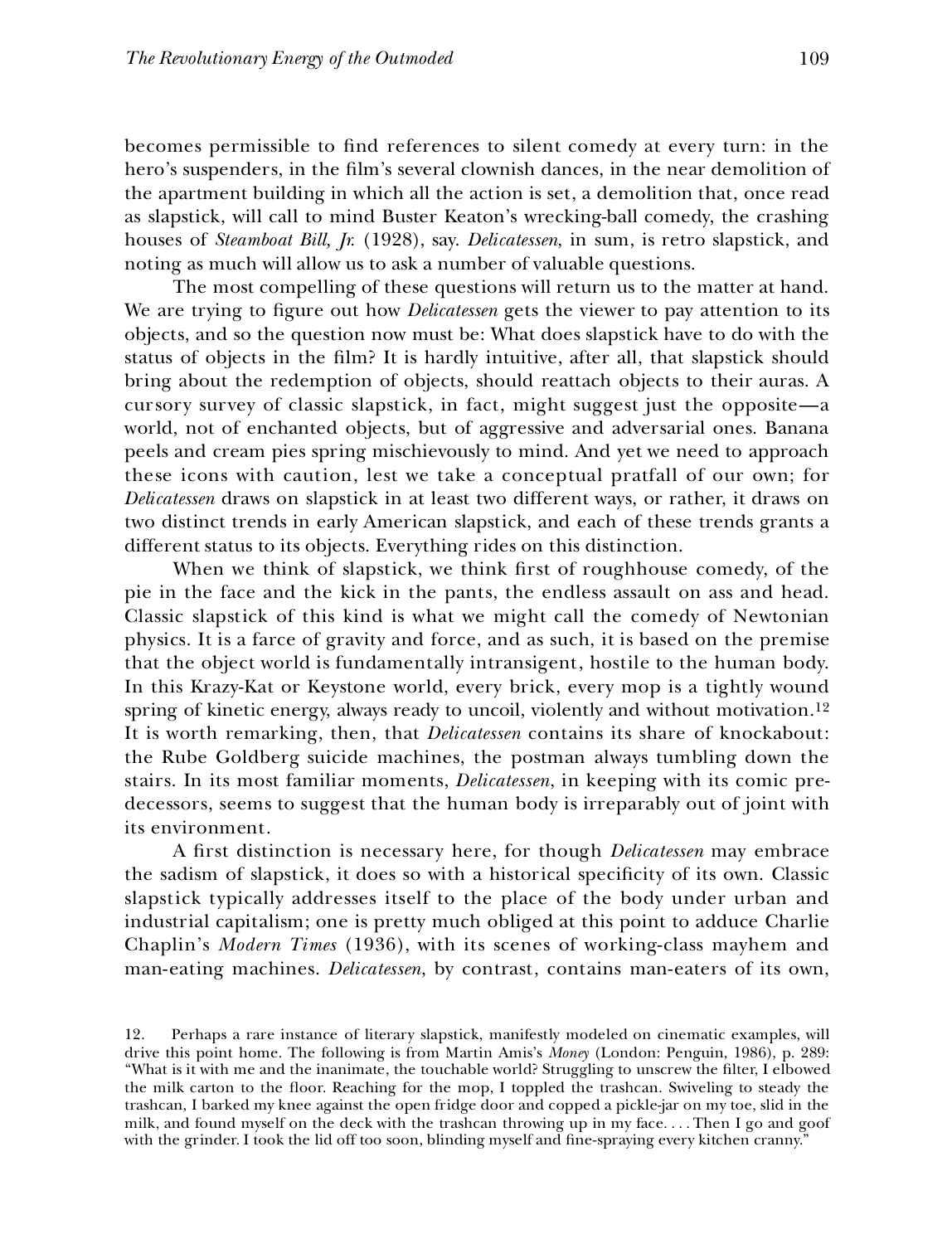but they are not metaphorical man-eaters, as Chaplin's machines are—they are cannibals true and proper, and their presence adds a certain complexity to the question of the film's genre, for there have appeared so many films about cannibalism over the last twenty years that they virtually constitute a minor genre of their own.13 One way to describe *Delicatessen*'s achievement, then, is to say that it splices together classic slapstick with the cannibal film. There will be no way to appreciate what this means, however, until we have determined the status of the cannibal in contemporary cinema. Broadly speaking, images of the cannibal tend to participate in one of two discourses: Historically, they have played a rather repugnant role in the racist repertoire of colonial clichés. Cannibalism is one of the more extreme versions of the imperial Other, the savage who does not respect even the most basic of civilization's taboos. Increasingly, however, in films such as *Eat the Rich* (1987) or *Dawn of the Dead* (1978), cannibalism has become a conventional (and more or less satirical) image of Europeans and Americans themselves—an image, that is, of consumerism gone awry, of a consumerism that has liquidated all ethical boundaries, that has sunk into raw appetite, without restraint.14 For present purposes, this point is nowhere clearer than in *Delicatessen*'s final chase scene in which the cannibalistic tenants of the film's apartment house gather to hunt down the film's hero. The important point here is that, within the conventions of classic Hollywood comedy, the film makes a conspicuous substitution, for our comic hero is not on the run from some exasperated factory foreman or broad-shouldered cop on the beat, as silent slapstick would have it. He is fleeing, rather, from a consumer mob, E. P. Thompson's worst nightmare, some degraded, latter-day bread riot. It is important that we appreciate the full ideological force of this switchover: By staffing the old comic scenarios with cannibals instead of cops, the film is able to transform slapstick in concrete and specifiable ways. The cannibals mean that when *Delicatessen* revives Chaplin-era slapstick, it does so *without* Chaplin's factories or Chaplin's city. This is slapstick for some other, later stage of capitalism—modernist comedy from which modernist industry has disappeared, leaving only consumption in its place.

Slapstick, then, announces a pressing political problem, in *Delicatessen* as in silent comedy. It sounds an alarm on behalf of the besieged human body. *Delicatessen*'s project, in this sense, is to imagine that problem's solution, to mount a counterattack, to ward off the principle of slapstick by shielding the human body from its batterings. The deranged, consumption-mad crowd in this light is a decidedly sinister version of the collective, but it finds its counterimage here in a second collective, a radical collective, the vegetarian

<sup>13.</sup> See, for instance, *Eating Raoul* (1982); *Parents* (1989); *The Cook, the Thief, His Wife, and Her Lover* (1989); and, in a different mood, *Silence of the Lamb*s (1991) and *Hannibal* (2001).

<sup>14.</sup> On the cultural uses of cannibalism, see *Cannibalism and the Colonial World*, ed. Francis Barker, Peter Hulme, Margaret Iversen (Cambridge: Cambridge University Press, 1998), especially Crystal Bartolovich's "Consumerism, or the Cultural Logical of Late Cannibalism," pp. 204–37.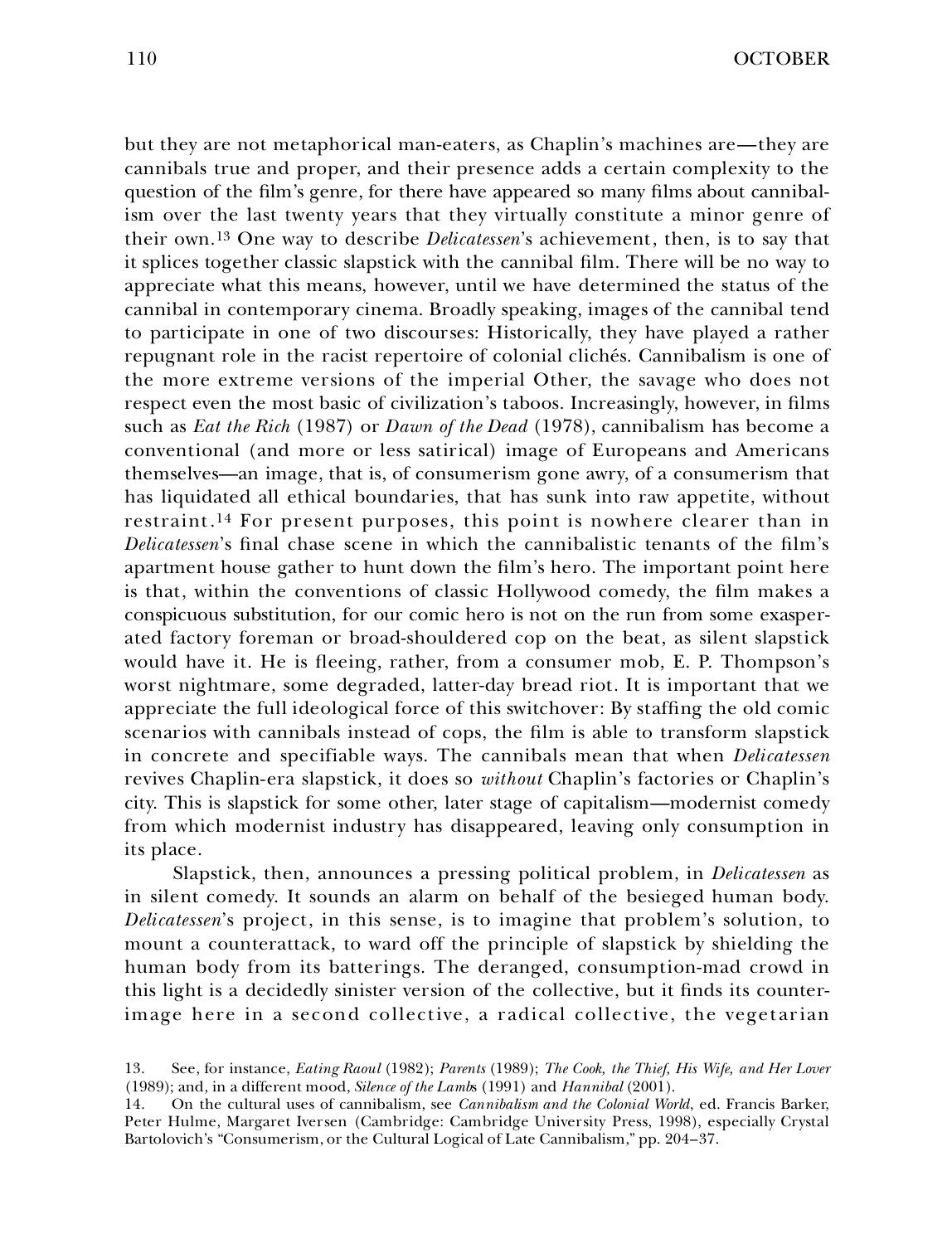insurgency that serves as ethicopolitical anchor to the film. Or to be more precise: The film is a fantasy about the conditions under which an advanced consumer capitalism could be superceded, and in order to do so, it follows two different tracks: One of the film's subplots follows the efforts of the anticonsumerist underground, the Troglodytes, while a second subplot stages a fairly ordinary romance between the clown-hero and a butcher's daughter. *Delicatessen* thus divides its utopian energies between the revolutionary collective, depicted here as some lunatic version of *La Résistance*, and the heterosexual couple, imagined in impeccably Adornian fashion as the last, desperate repository of human solidarity, the faint afterimage of a noninstrumental relationship in a world otherwise given over to instrumentality.15

But this pairing does not exhaust the film's political imagination, if only because knockabout does not exhaust the possibilities of slapstick. *Delicatessen*, in fact, is more revealing when it *refuses* roughhouse and shifts instead into one of slapstick's other modes. Consider the key scene, early in the film, when the clown-hero, who has been hired as a handyman in the cannibal house, hauls out a bucket of soapy water to wash down the stairwell. The bucket, of course, is another slapstick icon, and anyone already cued in to the film's generic codes might be able to predict how the scene will play out. Classic slapstick would dictate that the hero's foot get wedged inside the bucket, that he skid helplessly across the ensuing puddle, that the mop pivot into the air and crack him in the forehead, that he somersault nally down the stairs. The important point, of course, is that *no such thing happens*. The clown does not get his pummeling. On the contrary, he uses his cleaning bucket to fill the hallway of this drear and half-inhabited house with giant, wobbling soap bubbles, with which he then dances a kind of shimmy. It is in this moment, when the film pointedly repudiates the comedy of abuse, that the film modulates into a different tradition of screen comedy, what Mark Winokur has called "transformative" or "tramp" comedy.

The hallway scene, in other words, is Chaplin through and through. It is important, then, to specify the basic structure of the typical Chaplin gag—and to specify, in particular, what distinguishes Chaplin from the generalized brutality and bedlam of the Keystone shorts. Chaplin's bits are so many visual puns: they work by taking an everyday object and finding a new and exotic use for it, turning a roast chicken into a funnel, or a tuba into an umbrella stand, or dinner rolls into two dancing feet.16 In *Delicatessen*, such transformative comedy is apparent in the New Year's Eve noisemaker that the frogman uses as a tongue, to catch flies; or in the hero's musical saw, which, in fact, is the very emblem of the film's many objects—an implement liberated from its pedestrian uses, a tool

<sup>15.</sup> For a discussion of *Delicatessen* that pays closer attention to the film's narrowly French contexts its nostalgia for wartime, its debt to French comedies—see Naomi's Greene's *Landscapes of Loss: The National Past in Postwar French Cinema* (Princeton: Princeton University Press, 1999). 16. See, respectively, *Modern Times* (1936); *The Pawnshop* (1916); *The Gold Rush* (1925).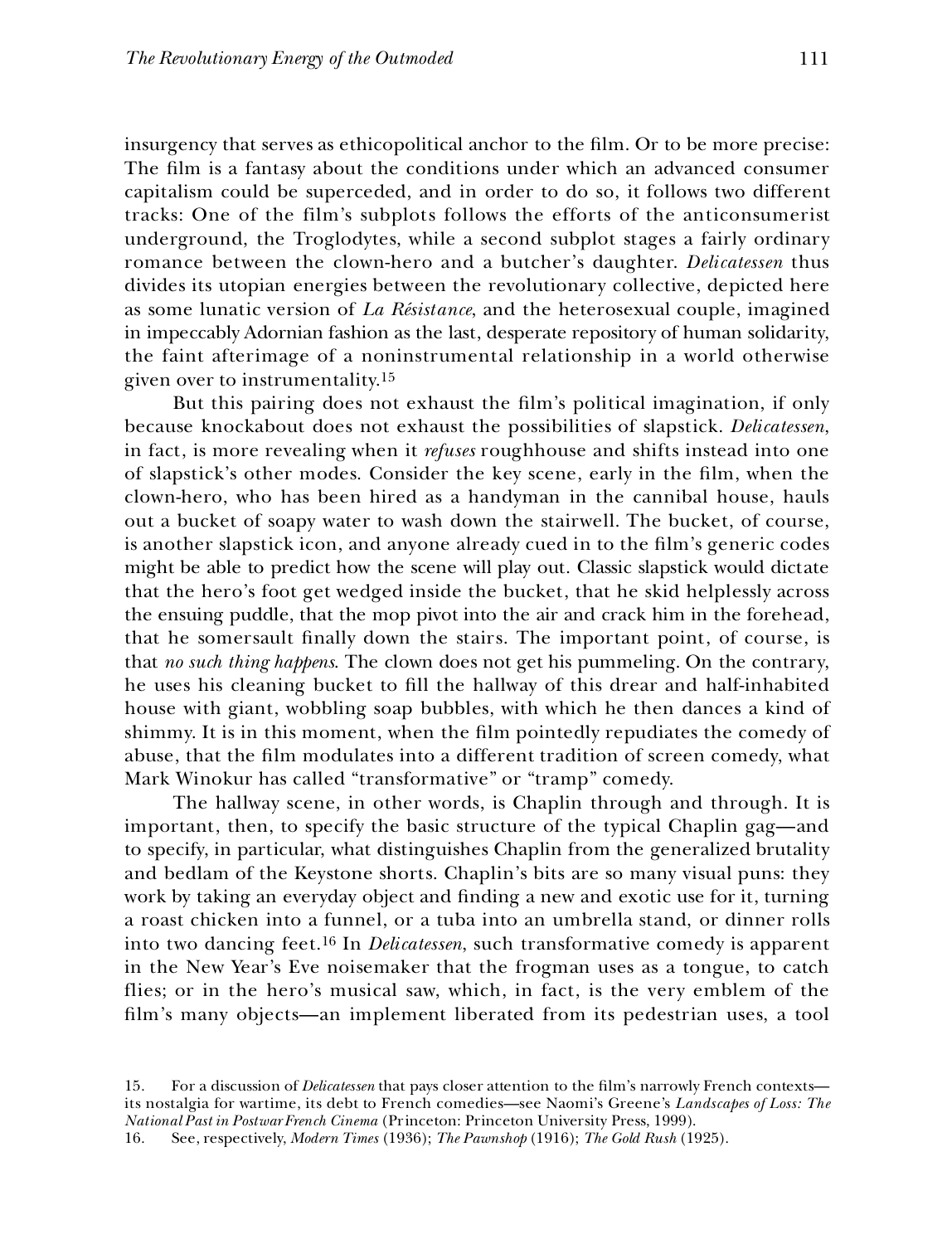that yields melody, a dumb commodity suddenly able to speak again, and not just to shill, but to murmur of new possibilities. It is in transformative comedy, then, in the spectacle of objects whose use has been transposed, that slapstick takes on a utopian function. Slapstick becomes, so to speak, its own solution: Knockabout slapstick, in which objects are perpetually in revolt against the human body, finds its redemption in transformative slapstick, in which the human body discovers a new and unexpected affinity with objects. The pleasure that is distinctive of *Delicatessen* is thus actually some grand comic version of Kant's aesthetics, of Kant's Beauty, premised as it is on the dawning and grateful realization that objects are ultimately and against all reasonable expectation suited to human capacities. *Delicatessen* reimagines the world as a perpetual pas de deux with the inanimate.17

Transformative slapstick, this is all to say, functions in *Delicatessen* as a kind of antidote to cannibalistic forms of consumption. At its most schematic, the film faces its viewers with a choice between two different ways of relating to objects: a cannibalistic relationship, in which the object will be destroyed by the consumer's unchecked hunger, or a Chaplinesque relationship, in which the object will be kept alive and continually reinvented. And so at a moment when cinematic realism has fallen into a state of utter disrepair, when realism finds it can do nothing but script elegies for the working class—when even fine lms like Ken Loach's *Ladybird, Ladybird* (1994) and Erick Zonca's *Dream Life of Angels* (1998) have opted for the funereal, with so much as the protest drubbed out of them—it falls to *Delicatessen*'s grotesquerie to fulfill realism's great utopian function, to keep faith, as André Bazin said, with mere things, "to allow them first of all to exist for their own sakes, freely, to love them in their singular individuality."18

It is crucial, however, that we not confine this observation to *Delicatessen*, because in that film's endeavor lies the buried aspiration of all retro culture, even (or especially) at its most fetishistic. If you examine the signs that hang next to the objects at Restoration Hardware and other such retro marts—these small placards that invent elaborate and fictional histories for the objects stacked there for sale—you will discover a culture recoiling from its commodities in the very act of acquiring them, a culture that thinks it can drag objects back into the magic circle if only it can learn to consume them in the right way. Retro commodities utterly collapse our usual Benjaminian distinctions between the fetish and the aura, and they do so by taking as their fundamental promise

<sup>17.</sup> There is a sense in which this operation is at work even in the most vicious knockabout. Even the most paradigmatically abusive comedies—the Keystone shorts, say—are redemptive in that the *staging* of abuse itself discloses a joyous physical dexterity. The staging of bodies out of synch with the inanimate world relies on bodies that are secretly very much in synch with that world—and this small paradox characterizes the pleasure peculiar to those films.

<sup>18.</sup> Bazin, *What Is Cinema?*, trans. Hugh Gray (Berkeley: University of California Press, 1967); see also Siegfried Kracauer's *Theory of Film: The Redemption of Physical Reality* (New York: Oxford, 1965).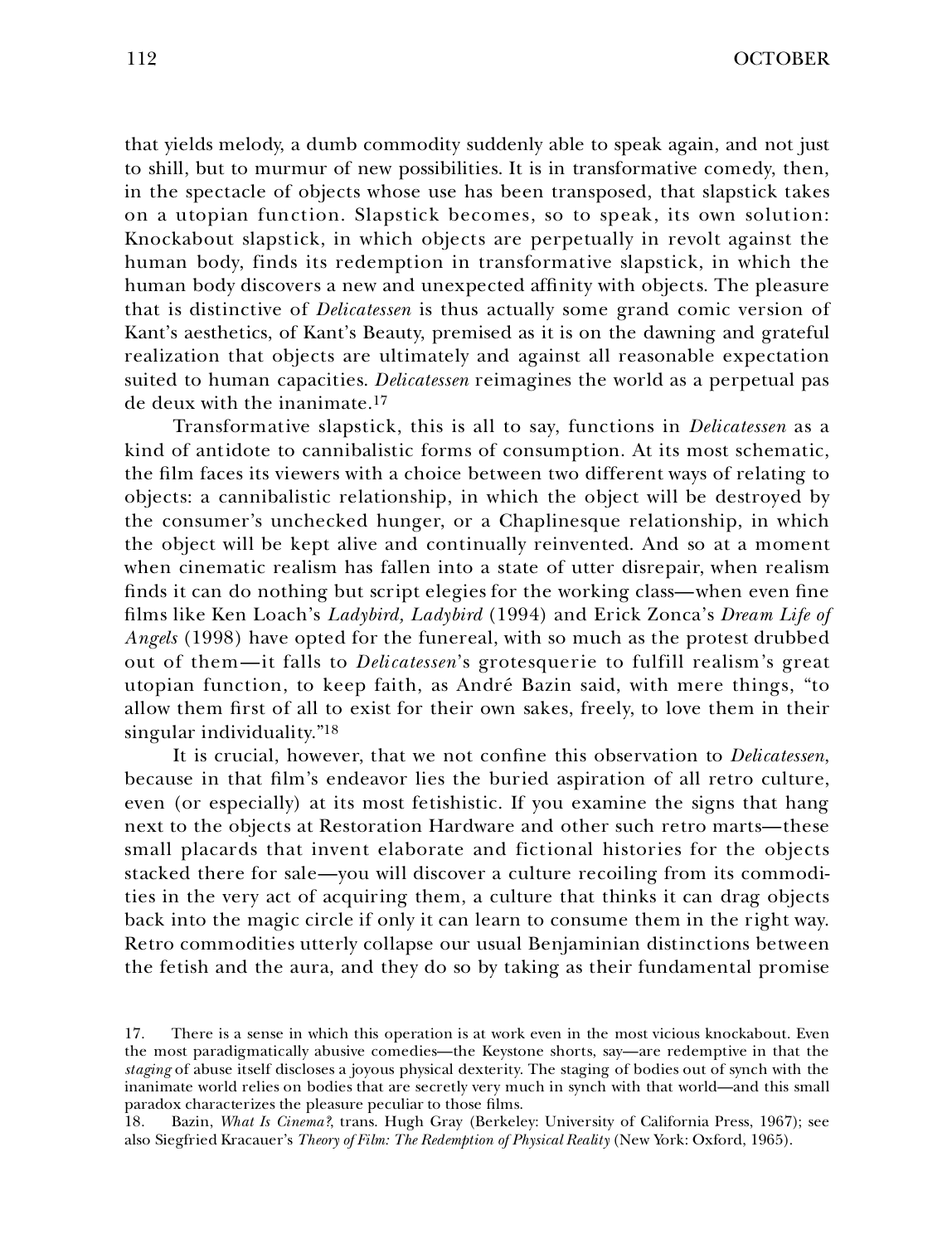what Benjamin calls "the revolutionary energies that appear in the 'outmoded,'" the notion that if you know the history of an item or if you can aestheticize even the most ordinary of objects—a well-wrought dustpan, perhaps, or a chrome toaster—then you are never merely buying an object; you are salvaging it from the sphere of circulation, and perhaps even from the tawdriness of use.19

This is not yet to say enough, however, because it is the achievement of *Delicatessen* to demonstrate that this retro utopia is unthinkable without the apocalypse. For if the objects in *Delicatessen* achieve a luminosity that is denied even the most exquisite retro commodities, then this is only because they occupy a ruined landscape, in which they come to seem singular and irreplaceable. *Delicatessen* is a film whose characters are forever scavenging for objects, scrapping over parcels that have gone astray, rooting through the trash like so many hobos or German Greens. It is the film's fundamental premise, then, that in a time of shortage, *and in a time of shortage alone*, objects will slough off their commodity status. They will crawl out from under the patina of mediocrity that the exchange relationship ordinarily imposes on them. If faced with shortage, each object will come to seem unique again, fully deserving of our attention. There is a startling lesson here for anyone interested in the history of utopian forms: that utopia can require suffering, or at least scarcity, and not abundance; that the classical utopias of plenty—those Big Rock Candy mountains with their lemonade springs and cigarette trees and smoked hams raining from the sky—are, under late capital, little more than hideous afterimages of the marketplace itself, spilling over with redundant and misdistributed goods, stripped of their revolution ary energy; that a society of consumption must, however paradoxically, find utopia in its antithesis, which is dearth. $20$  And so we come round, finally, to my original point: that we must have, alongside Jameson, a second way of positing the identity of retro culture and the apocalypse, one that will take us straight back

Yes, when all the world from Paris to China Pays heed to your doctrine, O divine Saint-Simon, The glorious Gold Age will be reborn. Rivers will flow with chocolate and tea, Sheep roasted whole will frisk on the plain, And sautéed pike will swim in the Seine. Fricaseed spinach will grow on the ground, Garnished with crushed fried croutons; The trees will bring forth stewed apples, And farmers will harvest boots and coats. It will snow wine, it will rain chickens, And ducks cooked with turnips will fall from the sky. [translation altered]

<sup>19.</sup> See Benjamin's "Surrealism: The Last Snapshot of the European Intelligentsia," trans. Edmund Jephcott, in *Selected Writings: Volume 2, 1927–1934*, ed. Michael Jennings, Howard Eiland, and Gary Smith (Cambridge, Mass.: Belknap, 1999), pp. 207–21; here p. 210.

<sup>20.</sup> Compare Langle and Vanderburch's utopia of abundance, as noted by Benjamin himself, in the 1935 *Arcades Project Exposé* (in *The Arcades Project*, trans. Howard Eiland and Kevin McLaughlin [Cambridge, Mass.: Belknap, 1999]), pp. 3–13; here p. 7: